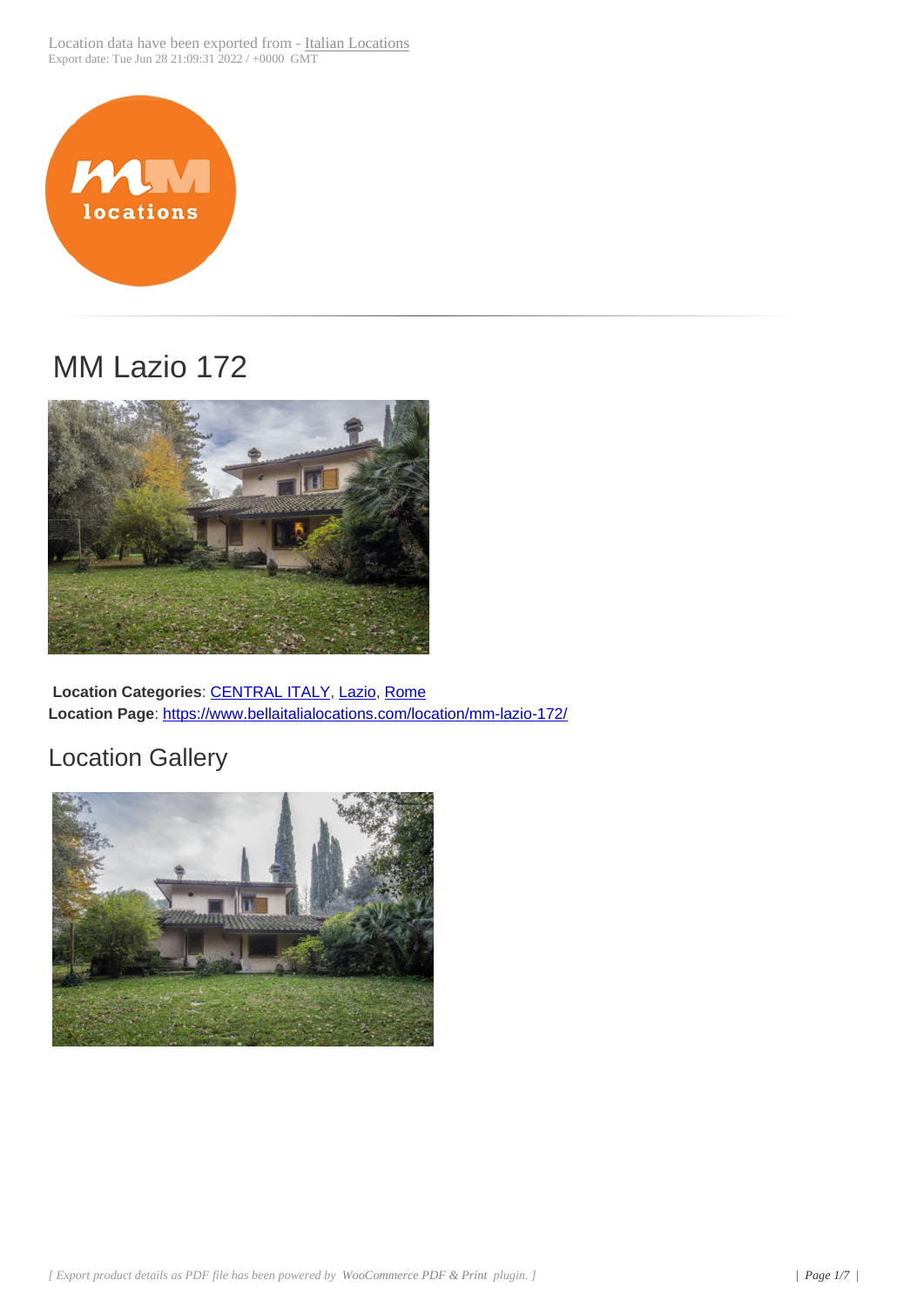





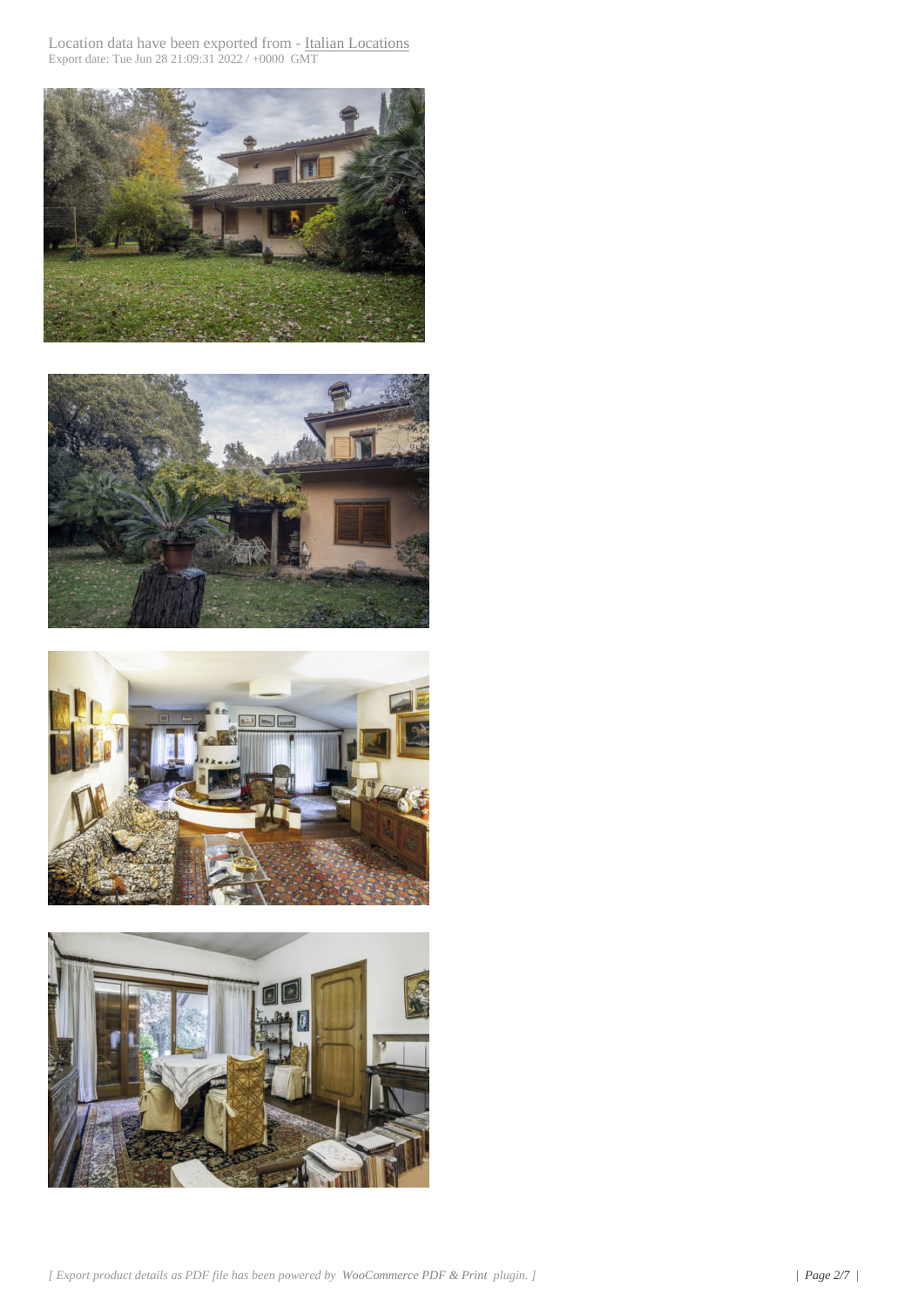





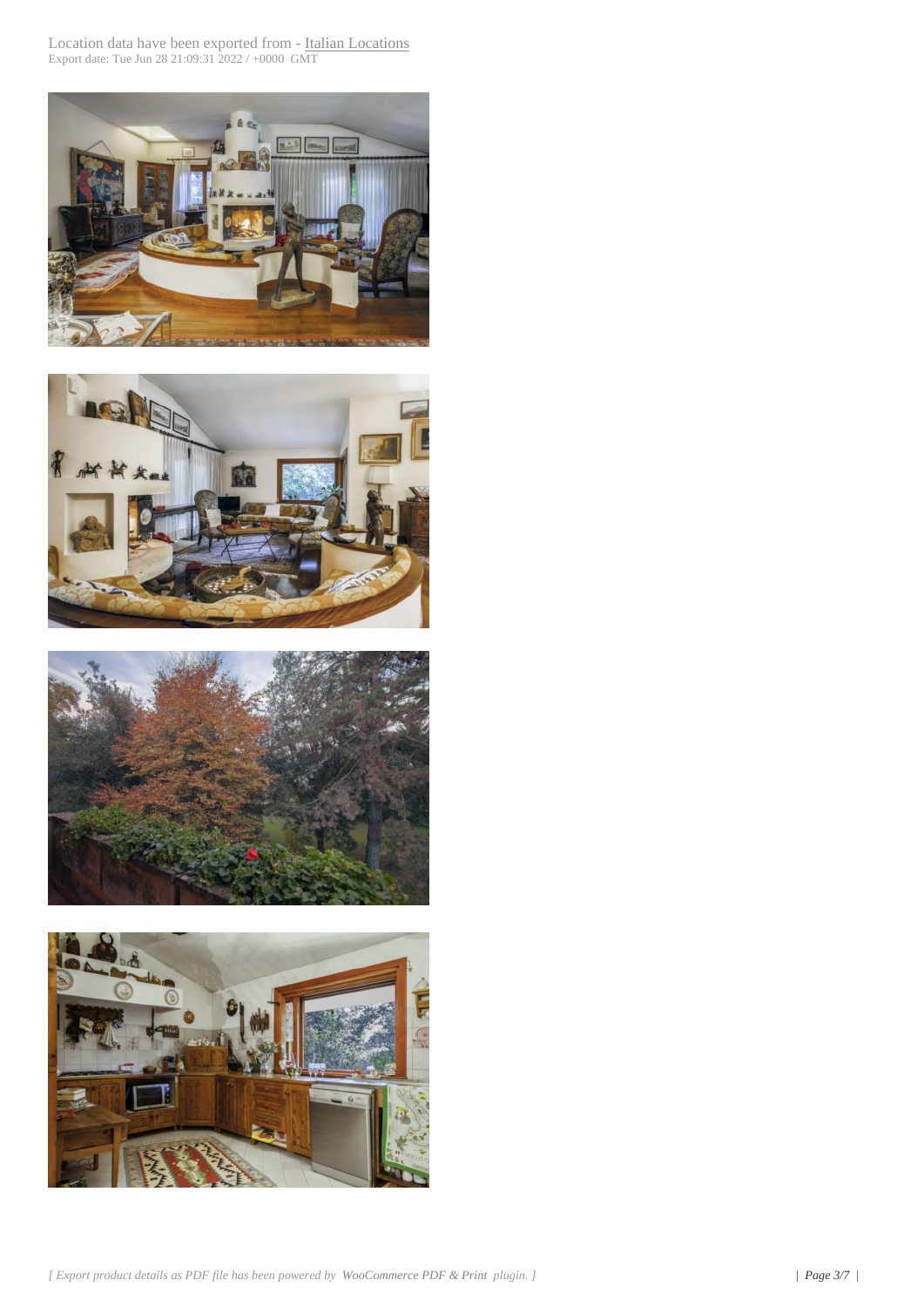



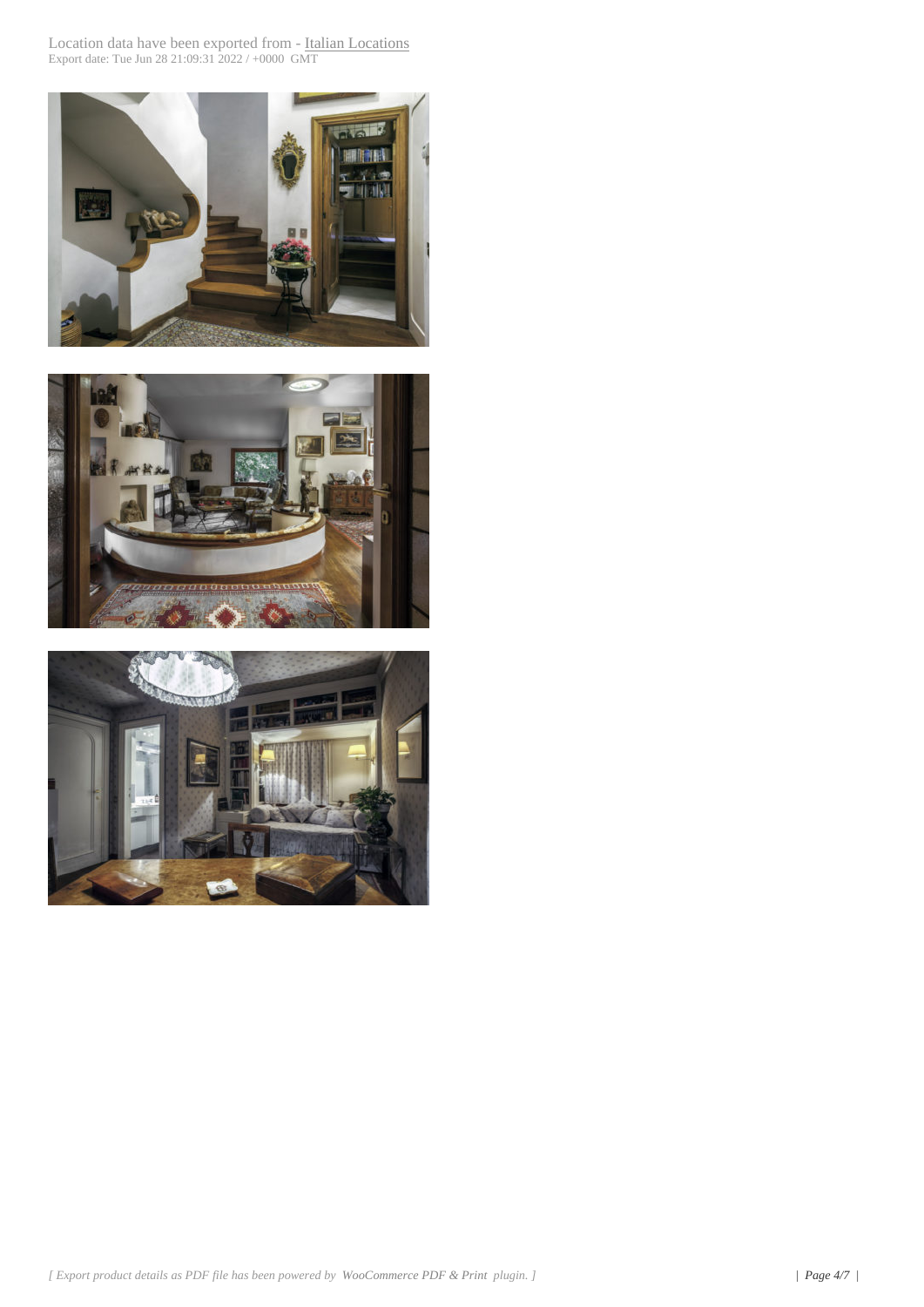



*[ Export product details as PDF file has been powered by WooCommerce PDF & Print plugin. ] | Page 5/7 |*